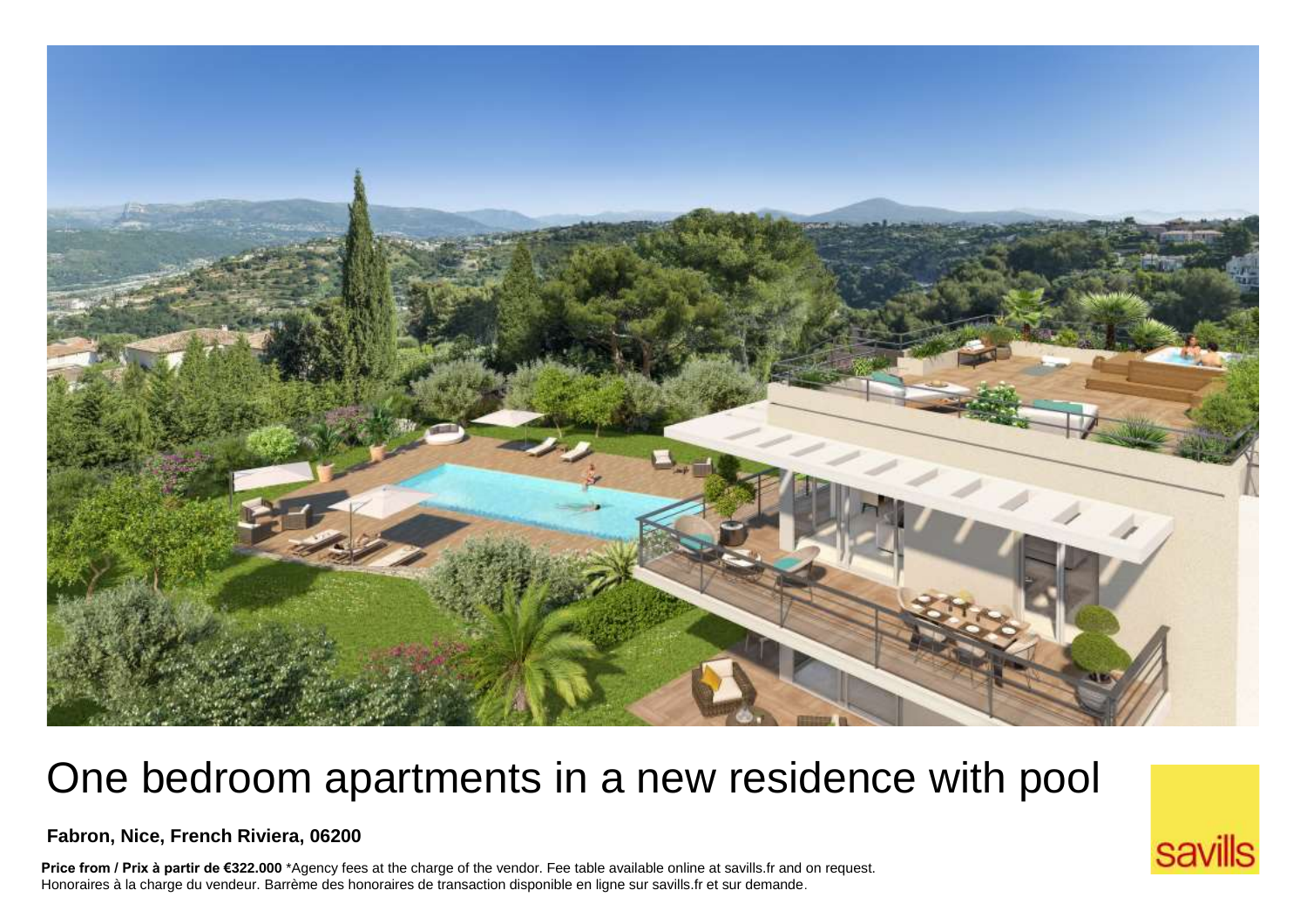- Sought after residential area
- Swimming pool in residence
- Landscaped garden
- 1 bedroom apartments
- Delivery from late 2023
- $39 44$  sq m
- DPE / GES : N/A
- NIC210133

## **About this property**

A superb new residence in the popular Fabron area in the heights of Nice, featuring a beautiful private swimming pool and a landscaped garden.

The apartments feature high quality fixtures and fittings, designed to provide maximum comfort and luxury.

The apartments all open onto generous outdoor spaces, designed to be used as an extension of the indoor living area.

The residence benefits from a prestigious location in natural setting offering privacy and calm, surrounded by Mediterranean vegetation such as olive trees, citrus fruit trees, fig trees and pines.

The location is sought-after for its stunning unobstructed panoramic views, and is ideally situated for the A8 motorway, schools and local amenities. Ideal for first time buyers or as a rental investment.

Delivery expected from 3rd quarter 2023.

Savills French Riviera +33 (0)4 93 87 41 15 riviera@savills.com

- Quartier résidentiel recherché
- Piscine privée
- Jardin paysager arborée
- 2 pièces
- Livraison à partir du 3ème trimestre 2023
- $39 44 m<sup>2</sup>$
- 
- DPE / GES: Vierge
- NIC210133

## **A propos de cette propriété**

Magnifique appartements de deux pièces au sein d'un superbe nouvelle résidence sur les hauteurs de Nice, dans les collines de Fabron, offrant une belle piscine privée ensoleillée et un jardin paysager arboré.

Tous les appartements s'ouvrent sur des espaces extérieurs généreux, conçus comme de véritables pièces supplémentaires.

Le domaine clos et sécurisé se situe dans un cadre calme et verdoyant, préservé des regards, avec des arbres méditerranéens (oliviers centenaires, agrumes, figuiers, pins).

La résidence bénéficie d'une adresse recherchée pour son panorama et des vues dégagées, à proximité de l'A8, de l'école et des commerces.

Idéale investissement locatif.

Livraison prévue à partir du 3ème trimestre 2023.

Savills French Riviera +33 (0)4 93 87 41 15 riviera@savills.com